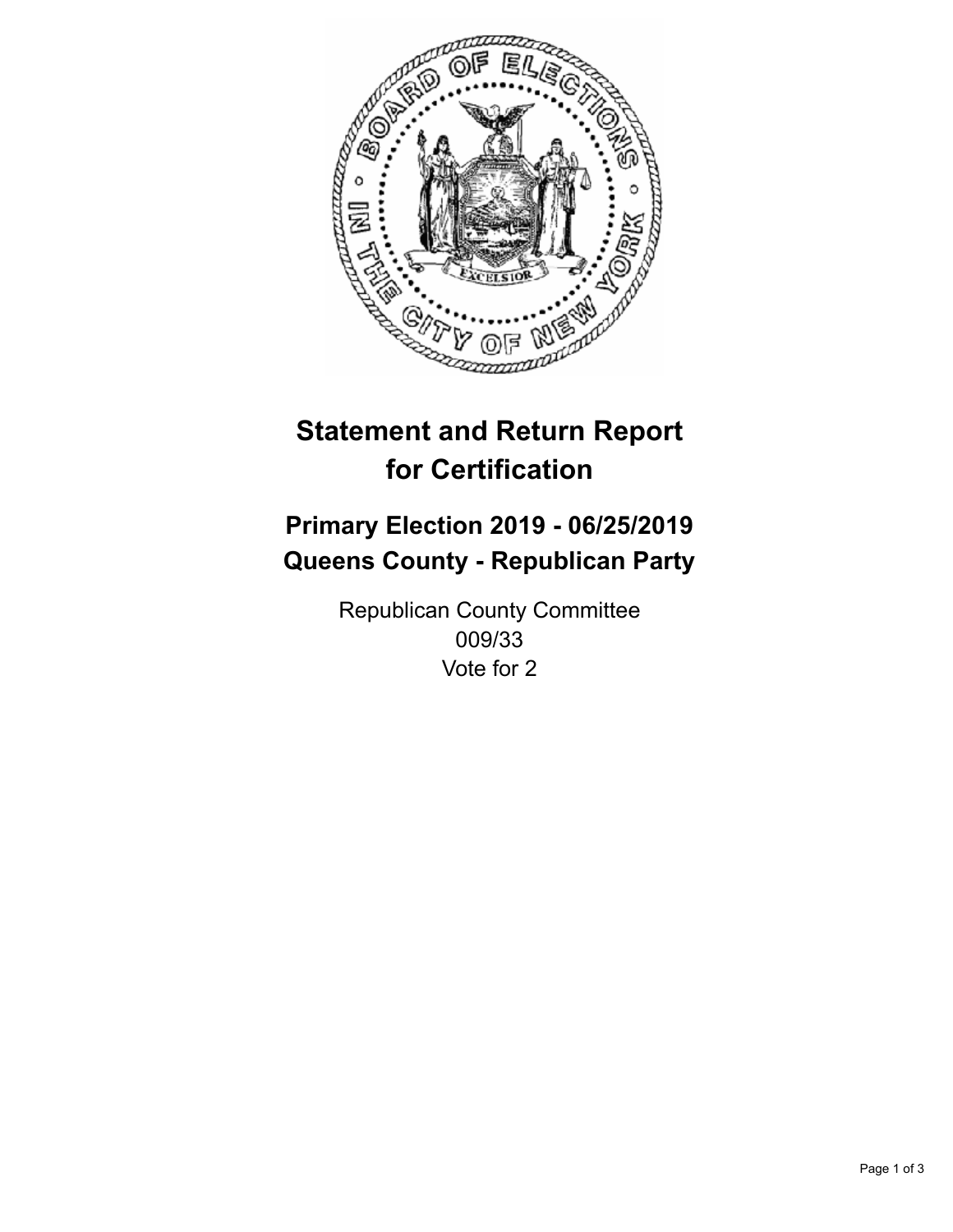

## **Assembly District 33**

| <b>PUBLIC COUNTER</b>                                    | 14 |
|----------------------------------------------------------|----|
| <b>MANUALLY COUNTED EMERGENCY</b>                        | 0  |
| ABSENTEE / MILITARY                                      | 0  |
| <b>AFFIDAVIT</b>                                         | 0  |
| <b>Total Ballots</b>                                     | 14 |
| Less - Inapplicable Federal/Special Presidential Ballots | 0  |
| <b>Total Applicable Ballots</b>                          | 14 |
| DEBORAH M. DOLECAL                                       | 7  |
| JOSHUA R. DOLECAL                                        |    |
| <b>ARLENE DONOVAN</b>                                    | 8  |
| <b>JOHN DONOVAN</b>                                      | 12 |
| <b>Total Votes</b>                                       | 28 |